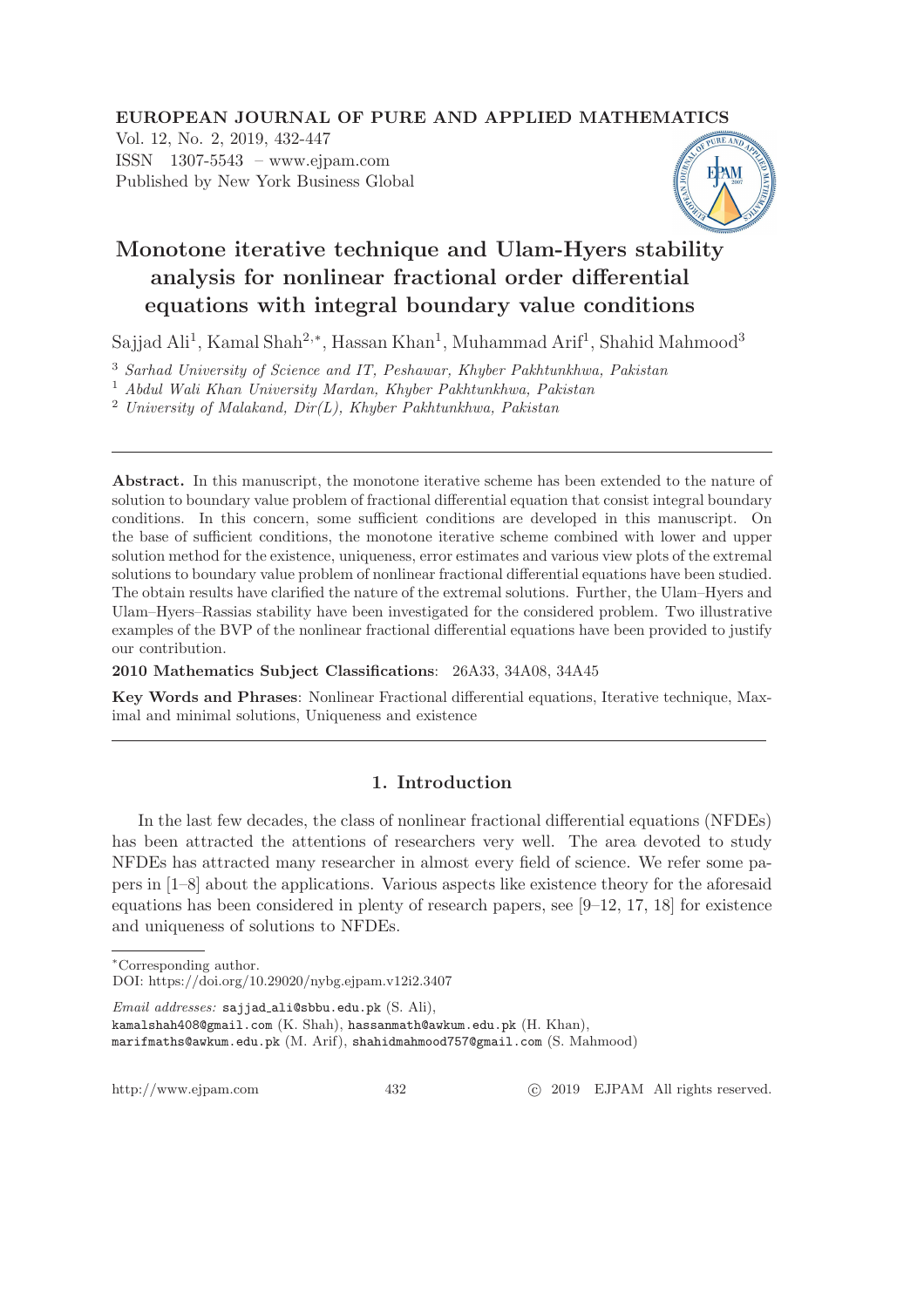The iterative technique with the method of upper and lower solutions has gained much attention of most of the researcher in last few decades. It is very useful tools for the existence and approximation of solutions to the initial and boundary value problems. This scheme is well studied for the intial value problems, we refer to see the work in [13–16, 19–24]. However, The study of the scheme is on intial stage for integral boundary value problem. A few authors have its study for NFDEs with boundary conditions. for instance, Khan [25] have considered it for the following class of FDEs

$$
\begin{cases} ^{C}D^{p}z(t) + h(t, z(t)) = 0, \quad 1 < p < 2, \\ z'(t)|_{t=0} = 0, \ z(1) = \delta z(t), 4 \end{cases}
$$

where  $\delta, t \in (0, 1)$ .

The aforementioned method has also been applied to the study of a coupled system of the NFDEs with three point boundary conditions by kamal[26] and his co-author.

Recently, the investigation of stability is also a key research area for the the development of the fractional calculus. It an important field of fractional calculus. In this concern many researchers have introduced numerous type of stability including exponential stability, Lyapunov stability, Ulam type stability analysis etc. Among them, the Ulam type stability has attracted the attention of most of the authors. The Ulam type stability has been well investigated for classical differential equations. In last few years, for initial value problems of FDEs, the Ulam type stability has been well investigated in many articles for detail see [27–31]. But, as far we know, its study is very limited for BVPs of FDEs. Therefore inspired from the aforesaid work, we study the following NFDEs with integral boundary value conditions as

$$
{}^{C}D^{p}z(s) + Q(s, z(s)) = 0, \ s \in [0, 1], 2 < p \le 3,
$$
  

$$
z(0) = z''(s)|_{s=0} = 0, \ z(1) = \delta \int_{0}^{1} z(s)ds,
$$
 (1)

where  ${}^C D^p$  denotes Caputo derivative,  $Q: I \times \mathbb{R} \to \mathbb{R}, 2 < p \leq 3$  and  $0 < \delta < 2$ ,  $z \in AC^2[0,1].$ 

In comparison to the work [10, 11, 25, 26], we contribute the improvement of iterative scheme together with upper and lower solution to study existence, uniqueness, error estimates and plotting of the iterative extremal solutions of nonlinear fractional differential equations with integral boundary conditions (1). In addition, we investigate stability analysis for the solution of nonlinear fractional differential equations which not established in the work of  $[10, 11, 25, 26]$ . Two illustrative examples of problem  $(1)$  have been considered to demonstrate our existence theory. Behavior of the upper and lower solutions of proposed examples are plotted as Figure 1 and 2 via using Matlab which have not been done in the work of cited above.

### 2. Preliminaries

We provide the following few preliminary results, we refer to see [2–5, 17–19].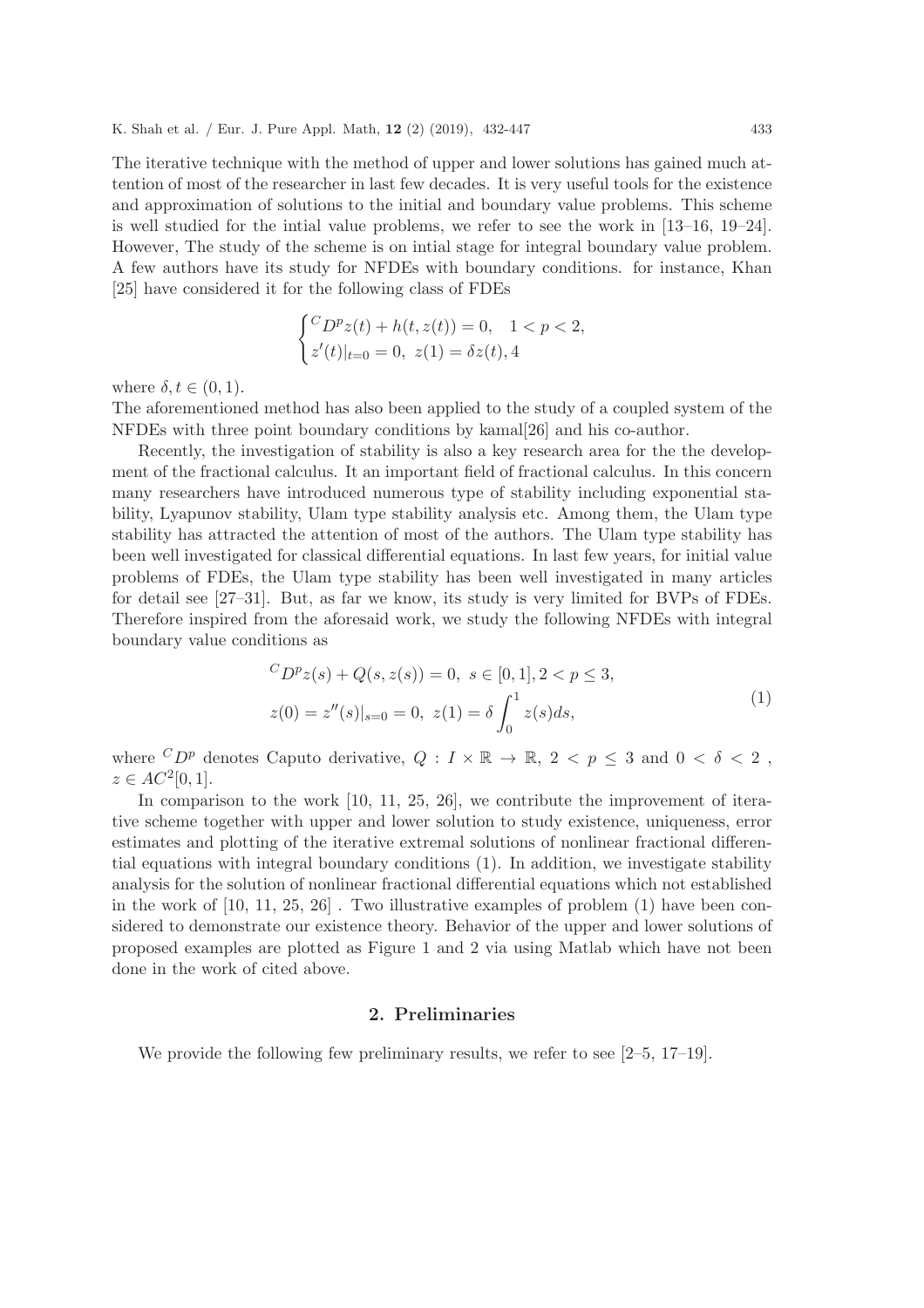**Definition 1.** The Riemann-Liouville integral of fractional order  $\delta \in \mathbb{R}_+$  of a function  $\phi$ is defined by

$$
I^{p}\phi(s) = \frac{1}{\Gamma(p)} \int_0^s (s - \gamma)^{p-1} \phi(\gamma) d\gamma,
$$

provided the right side exits.

**Definition 2.** [3] The Caputo fractional order derivative of order p of function  $\phi$  is defined by

$$
{}^{C}D^{p}\phi(s) = \frac{1}{\Gamma(n-p)} \int_{0}^{s} (s-\gamma)^{n-p-1} \phi^{(n)}(\gamma) d\gamma,
$$

provided that integral on the right is pointwise defined on  $(0, \infty)$ , where  $n = |p|+1$  and  $|p|$  denotes the greatest integer which is less than or equal to the real number p.

**Definition 3.** [33] Let  $V = C[0, 1]$  be the Banach space endowed with  $||z|| = \max_{s \in [0, 1]} |z(s)|$ which satisfies the partially ordering and let  $U = [z_1, z_2]$  with  $z_1 \leq z_2$  be a set such that  $U \subset V$ ,

Then the operator  $T: U \to V$  is known as increasing function if for each  $z_1, z_2 \in U$  and  $z_1 \leq z_2$  gives  $T z_1 \leq T z_2$ . The operator T is known as decreasing function if for each  $z_1, z_2 \in U$  and  $z_1 \leq z_2$  gives  $Tz_1 \geq Tz_2$ .

**Definition 4.** [33] Let  $(I - T)z_1 \leq 0$ , then  $z_1 \in U$  is known as a lower solution of  $(I-T)z = 0$  and  $(I-T)z_2 \geq 0$ , then  $z_2 \in U$  is known as an upper solution of  $(I-T)z = 0$ .

**Lemma 1.** [18] Let W be Banach Space with satisfying partially order and  $z_n$ ,  $y_n \in U$  so that  $z_n \leq y_n$ ,  $n \in \mathbb{Z}^+$ . If  $z_n \to z$  and  $y_n \to y$ , then  $z \leq y$ .

Assume that

- $(C_1)$   $Q: [0,1] \times \mathbb{R} \to \mathbb{R}$  satisfies Caratheodory conditions;
- $(C_2)$   $Q(s, z)$  is increasing with respect to z for each  $s \in [0, 1]$ ;
- (C<sub>3</sub>) There is a constant  $B > 0$  so that  $0 \le Q(s, z_1(s)) Q(s, z_2(s) \le B(z_1 z_2)$ .

**Lemma 2.** [32] Let  $p > 0$ , then

$$
z(s) = \sum_{i=0}^{\lfloor p \rfloor} \frac{z^i(0)}{i!} s^i
$$
 (2)

is the solution of fractional differential equation

$$
{}^{C}D^{p}z(s) = 0.\t\t(3)
$$

**Lemma 3.** [32] Let  $p > 0$ , then in view of Definition 24 and Lemma 2, the solution of the solution of fractional differential equation

$$
{}^{C}D^{p}z(s) = y(s)
$$
 (4)

is given by

$$
z(s) = I^{p}y(s) + \sum_{i=0}^{\lfloor p \rfloor} \frac{z^{i}(0)}{i!} s^{i}.
$$
 (5)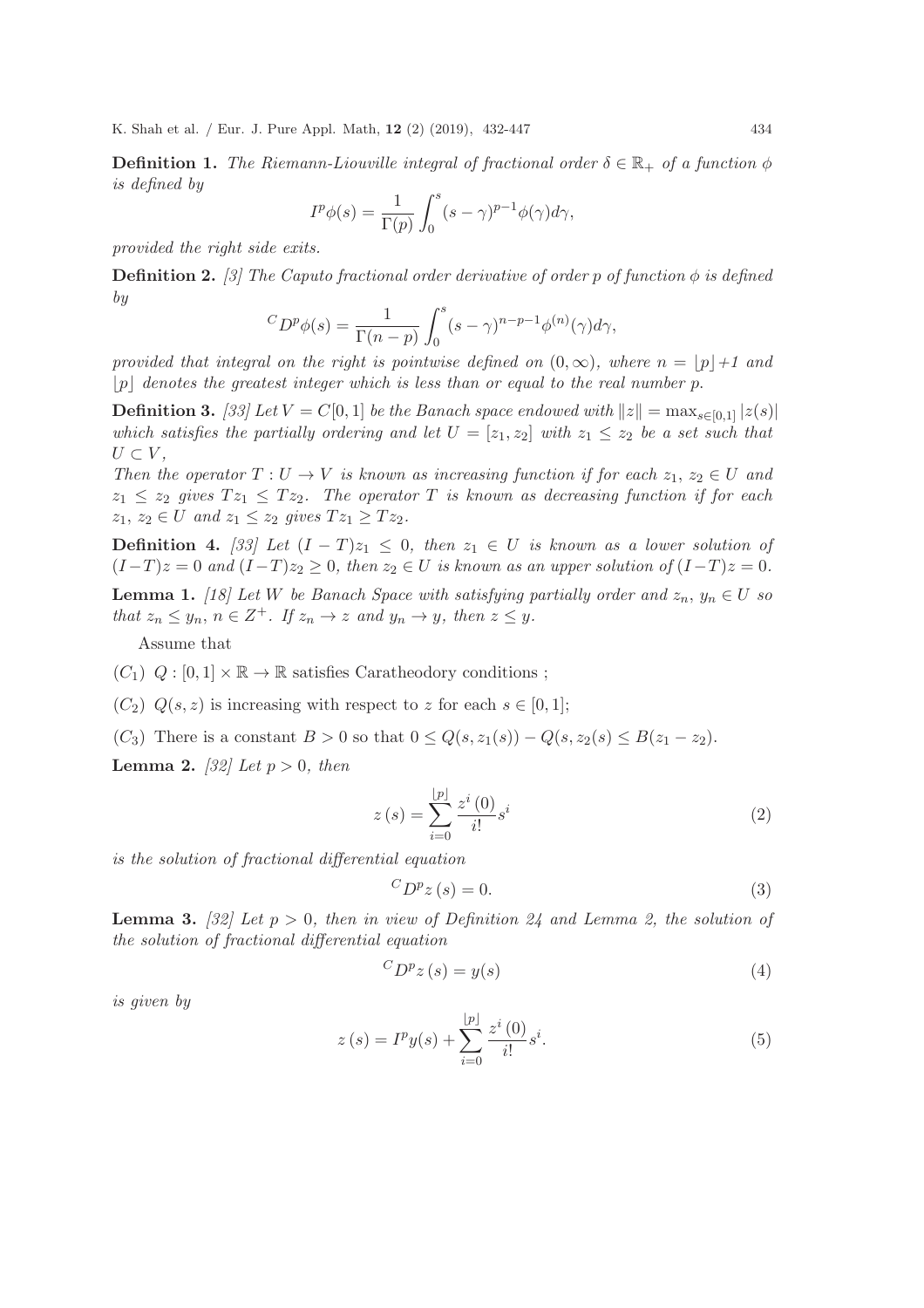## 3. Iterative Solutions

This portion of the manuscript is devoted to existence and uniqueness of extremal solutions to the considered BVP of the nonlinear FDE (1). Further, we study the iterative technique coupled with method of the lower and upper solutions for the approximation and error estimates to the extremal solution of (1). We also investigate the various type stabilities like Ulam-Hyers stability, generalized Ulam-Hyers stability, Ulam-Hyers-Rassias stability and generalized Ulam-Hyers-Rassias stability for the considered BVP. First, we convert our considered problem into the integral equation.

**Lemma 4.** If  $Q \in C[0,1]$ , then the linear problem

$$
{}^{C}D^{p}z(s) + Q(s) = 0, \ s \in [0, 1], 2 < p \le 3,
$$
  

$$
z(0) = z''(s)|_{s=0} = 0, \ z(1) = \delta \int_{0}^{1} z(s)ds.
$$
 (6)

has a solution defined by

$$
z(s) = \int_0^1 R(t, \gamma) Q(\gamma) d\gamma,
$$
\n(7)

where  $R(s, \gamma)$  is defined by

$$
R(s,\gamma) = \frac{1}{(2-\delta)\Gamma(p+1)} \begin{cases} 2s(1-\gamma)^{p-1}(p-\delta+\delta\gamma) - (2-\delta)p(s-\gamma)^{p-1}, & 0 \le \gamma \le s \le 1, \\ 2s(1-\gamma)^{p-1}(p-\delta+\delta\gamma), & 0 \le s \le \gamma \le 1. \end{cases}
$$
\n(8)

*Proof.* We may apply a well known Lemma 3 to reduce the equation  $(6)$  to equivalent integral form

$$
z(s) = -I^{p}Q(s) + \sum_{i=0}^{2} \frac{z^{(i)}(0)}{i!} s^{i} = -\int_{0}^{s} \frac{(s-\gamma)^{p-1}}{\Gamma(p)} Q(\gamma) d\gamma + \sum_{i=0}^{2} \frac{z^{(i)}(0)}{i!} s^{i}.
$$
 (9)

By considering the given conditions  $z(0) = z''(0) = 0, z(1) = \delta \int$ 1 0  $z(s) ds$ , we can obtain that

$$
z(s) = -\int_{0}^{s} \frac{(s-\gamma)^{p-1}}{\Gamma(p)} Q(\gamma) d\gamma + s \int_{0}^{1} \frac{(1-\gamma)^{p-1}}{\Gamma(p)} Q(\gamma) d\gamma + t \delta \int_{0}^{1} z(s) ds.
$$
 (10)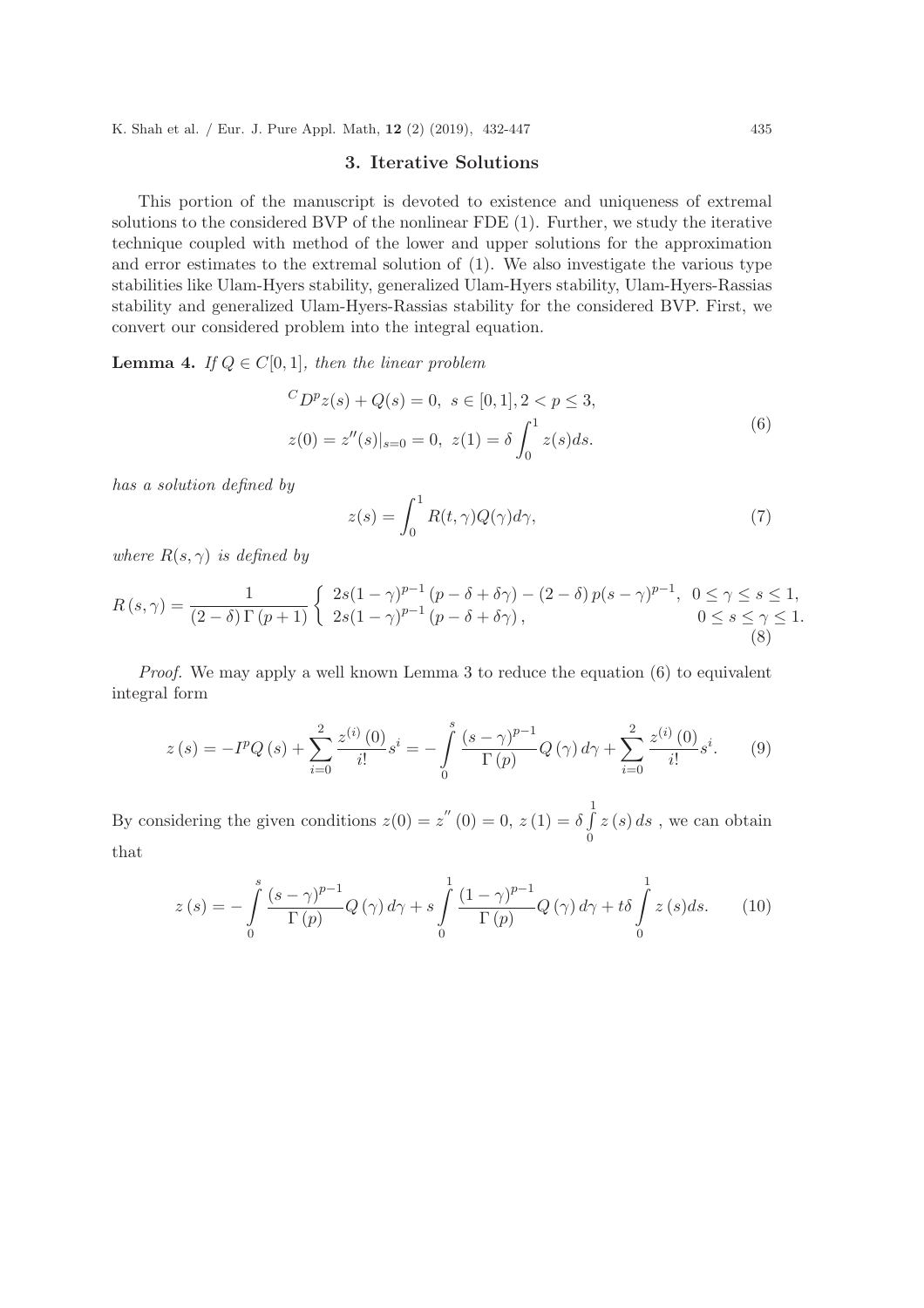Let say

$$
A = \int_{0}^{1} z(s)ds
$$
  
\n
$$
A = -\int_{0}^{1} \int_{0}^{s} \frac{(s-\gamma)^{p-1}}{\Gamma(p)} Q(\gamma) d\gamma ds + \int_{0}^{1} \int_{0}^{1} s \frac{(1-\gamma)^{p-1}}{\Gamma(p)} Q(\gamma) d\gamma ds + \delta A \int_{0}^{1} s ds
$$
  
\n
$$
A = -\frac{2}{(2-\delta)} \int_{0}^{1} \frac{(1-\gamma)^{p}}{p\Gamma(p)} Q(\gamma) d\gamma + \frac{1}{(2-\delta)} \int_{0}^{1} \frac{(1-\gamma)^{p-1}}{\Gamma(p)} Q(\gamma) d\gamma.
$$

Then equation (3.5) implies

$$
z(s) = -\int_{0}^{s} \frac{(s-\gamma)^{p-1}}{\Gamma(p)} Q(\gamma) d\gamma + \int_{0}^{1} \frac{s(1-\gamma)^{p-1}}{\Gamma(p)} Q(\gamma) d\gamma - \frac{2\delta}{(2-\delta)} \int_{0}^{1} \frac{s(1-\gamma)^{p}}{p\Gamma(p)} Q(\gamma) d\gamma
$$

$$
+ \frac{\delta}{(2-\delta)} \int_{0}^{1} \frac{t(1-\gamma)^{p-1}}{\Gamma(p)} Q(\gamma) d\gamma.
$$

$$
z(s) = \int_{0}^{1} K(s, \gamma) Q(\gamma) d\gamma.
$$

Clearly, for all  $s, \gamma \in [0, 1]$ , we have  $R(s, \gamma) \geq 0$ .

**Lemma 5.** If we consider the Lemma 4 and condition  $(C_1)$  with  $Q \in C([0,1], \mathbb{R})$ , then we see that the integral equation

$$
z(s) = \int_0^1 R(s, \gamma) Q(\gamma) d\gamma,
$$
\n(11)

is the solution of problem (1), where  $R(s, \gamma)$  is provided in the equation (8).

**Lemma 6.** For Green's function  $R(s, \gamma)$ , we have that

$$
\max_{s \in [0,1]} \int_0^1 R(s,\gamma)d\gamma \le \frac{2}{(2-\delta)\Gamma(p)}, \ s \in [0,1].
$$

*Proof.* Since  $R(s, \gamma) \leq \frac{2t(1-\gamma)^{p-1}(p-\delta+\delta\gamma)}{(2-\delta)\Gamma(p+1)}$ , it follows that

$$
\max_{s \in [0,1]} \int_0^1 R(s,\gamma)d\gamma \le \frac{2}{(2-\delta)\Gamma(p)}.
$$

We define the operator  $T:U\rightarrow U$  by

$$
Tz(s) = \int_0^1 R(s,\gamma)Q(\gamma,z(\gamma))d\gamma.
$$
 (12)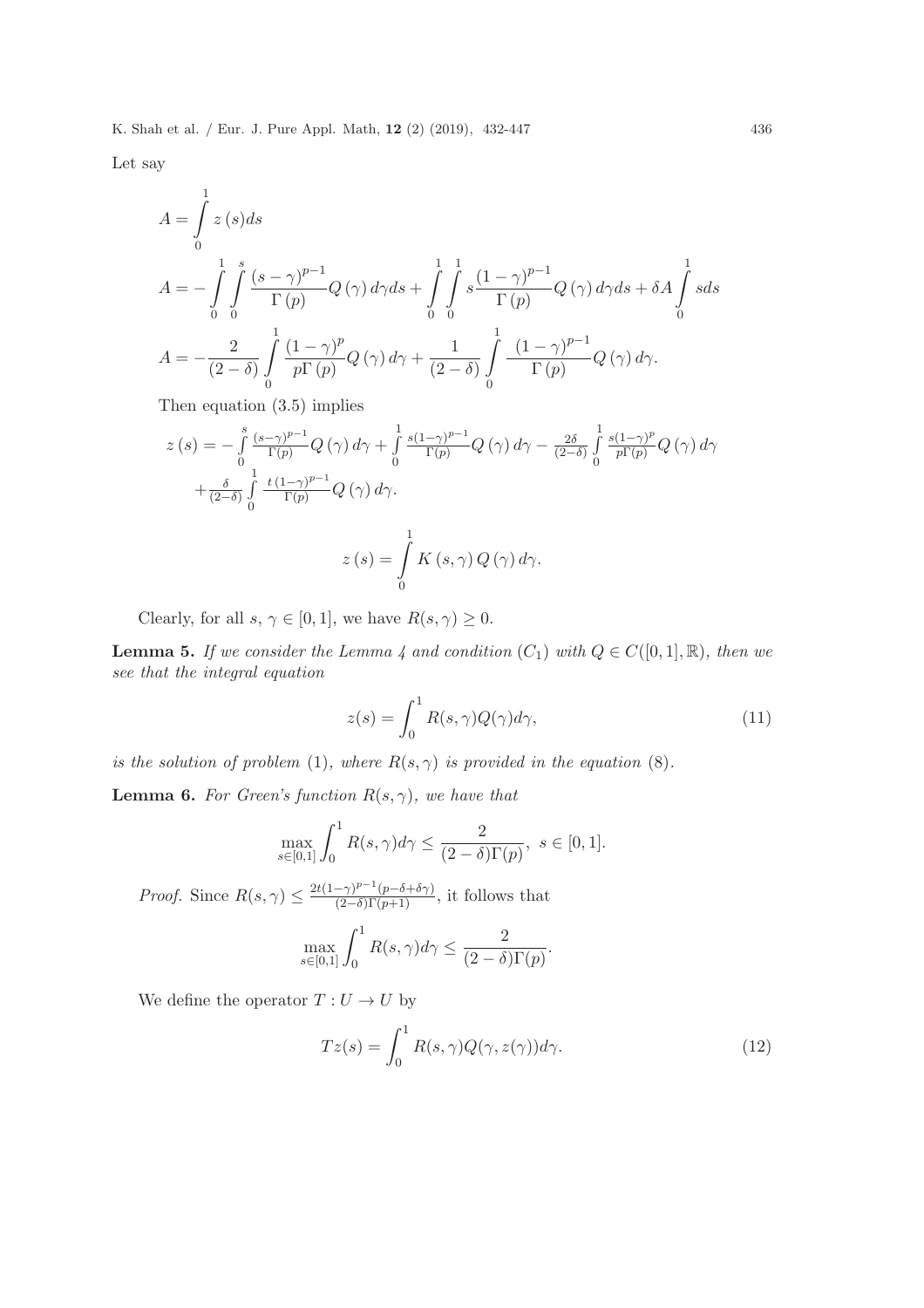Then, in view of (11) and (12), we obtain the operator equation

$$
(Iz - Tz)(s) = 0, \, s \in [0, 1]. \tag{13}
$$

Let consider the condition  $(C_2)$ , then for  $z_1, z_2 \in U$  with  $z_1 \leq z_2$ , we obtain

$$
Tz_1(s) = \int_0^1 R(s,\gamma)Q(\gamma,z_1(\gamma))d\gamma
$$
  
\n
$$
\leq \int_0^1 R(s,\gamma)Q(\gamma,z_2(\gamma))d\gamma = Tz_2(s)
$$
\n(14)

that is,  $T$  is nondecreasing.

We can assume another condition which is

 $(C_4)$  For minimal and maximal solutions  $\alpha, \beta \in U$  of the equation (13), the inequality  $\alpha \leq \beta$  on [0, 1] is obvious.

**Lemma 7.** Under the conditions  $(C_1) - (C_4)$  the iterative solutions of operator equation (13) is the monotonic sequence which converges to the solution of equation (11).

*Proof.* We consider that the conditions  $(C_1) - (C_4)$  hold, then we show that T is continuous. For this, let  $z_1, z_2 \in U$ , then

$$
|Tz_{1}(s) - Tz_{2}(s)|
$$
  
\n
$$
= \left| \int_{0}^{1} R(s, \gamma) Q(\gamma, z_{1}(\gamma)) d\gamma - \int_{0}^{1} R(s, \gamma) Q(\gamma, z_{2}(\gamma)) d\gamma \right|
$$
  
\n
$$
= \left| \int_{0}^{1} \left[ R(s, \gamma) Q(\gamma, x_{1}(\gamma)) - R(s, \gamma) Q(\gamma, z_{2}(\gamma)) \right] d\gamma \right|
$$
  
\n
$$
\leq \int_{0}^{1} R(s, \gamma) \left| Q(\gamma, z_{1}(\gamma) - Q(\gamma, z_{2}(\gamma))) \right| d\gamma
$$
  
\n
$$
\leq \frac{2B}{(2 - \delta) \Gamma(p)} \|z_{1} - z_{2}\|.
$$

Thus  $T$  is continuous. It is easy to prove that  $T$  is also uniformly bounded and equicontinuous . Thank to the Arzela Ascoli theorem's statement: "If M be a family (finite or infinite) of an equi-continuous, uniformly bounded real valued functions  $z$  on an interval  $[0, 1]$ . Then M contains a uniformly convergent sequence of functions  $z_n$ , converging to a function z in U as  $n \to \infty$ , where U denotes the space of all continuous bounded functions on  $[0, 1]$ . Thus any sequence in M contains a uniformly bounded convergent subsequence on [0, 1] and consequently M has a compact closure in  $U$ ". We obtain T is compact. Further, we may choose  $z_0 = \alpha$ . then, in the view of  $C_4$ , we obtain

$$
\alpha \le \beta
$$
  

$$
z_0 \le \beta
$$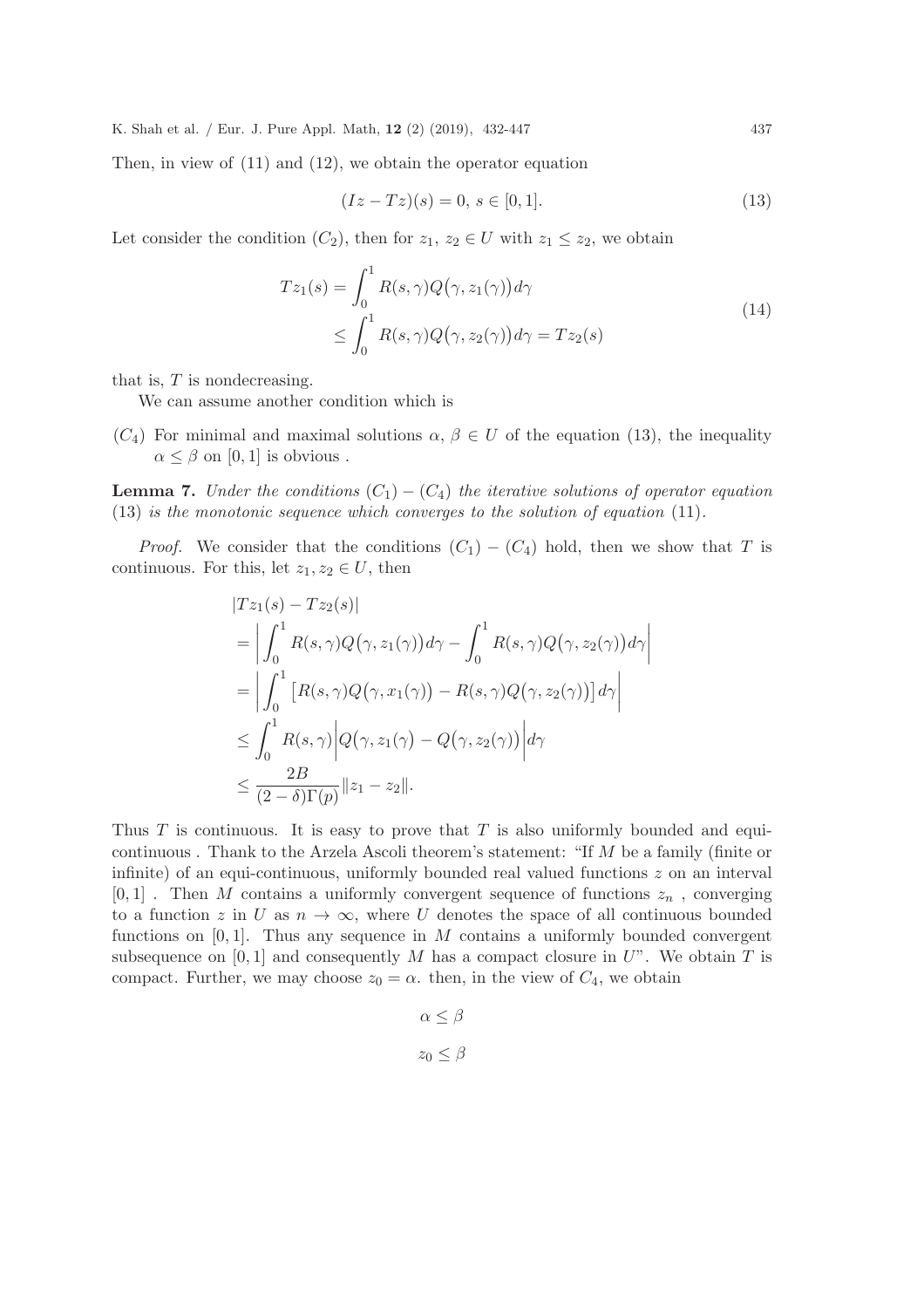$$
z_0 \le Tz_0 \le T\beta \le \beta, \text{ T is increasing}
$$
  

$$
z_0 \le z_1 \le \beta \text{ on } [0, 1], \text{ where } z_1 = Tz_0.
$$

Similarly,

$$
Tz_0 \leq Tz_1 \leq T\beta \leq \beta
$$
, that is,  $z_1 \leq z_2 \leq \beta$  on [0, 1], where  $z_2 = Tz_1$ .

In same way, we obtain the bounded monotone sequence  $\{z_n\}$ , that is

$$
z_0 \le z_1 \le z_2 \le \dots z_{n-1} \le z_n \le \beta \text{ on } [0,1],\tag{15}
$$

where  $z_n = T z_{n-1}$ . Then, there will be  $z \in U$  such that  $z_n \to z$  as  $n \to \infty$ . Hence, we obtain that  $z = Tz$ . But z is solution of the equation (11) given by

$$
z(s) = \int_0^1 R(s, \gamma) Q(\gamma, z(\gamma)) d\gamma, \ s \in [0, 1].
$$

Let consider the condition  $(C_3)$ , then for  $z, y \in U$  with  $z \leq y$ , we have the inequality

$$
||Ty - Tz|| \le \Delta ||y - z||, \text{where } \Delta = \frac{2B}{(2 - \delta)\Gamma(p)}.
$$
 (16)

Hence in view of (15) and (16), we get

$$
||z_2 - z_1|| = ||Tz - Tz_0|| \le \Delta e_1,
$$
  
\n
$$
||z_3 - z_2|| = ||Tz_2 - Tz_0|| \le \Delta^2 e_1,
$$
  
\n
$$
||z_4 - z_3|| = ||Tz_3 - Tz_2|| \le \Delta^3 e_1,
$$
  
\n
$$
\vdots
$$
  
\n
$$
||z_{n+1} - z_n|| = ||Tz_n - Tz_0|| \le \Delta^n e_1.
$$

Therfore, we can obtain

$$
||z_{m+n}-z_n|| \le ||z_{n+p}-z_{n+p-1}|| + ||z_{n+m-1}-z_{n+m-2}|| + \dots ||z_{n+1}-z_n|| \le \Delta^n \frac{1-\Delta^m}{1-\Delta} e_1.
$$
\n(17)

where m, n are positive integers and  $\Delta$  < 1. Now if  $n \to \infty$ , then we obtain that  $||z_{m+n} - z_{m+n}|$  $z_n$   $\parallel \to 0$ . Hence  $\{z_n\}$  is Cauchy sequence in U. Thus  $z^*(s) = \lim_{n \to \infty} z_n(s)$ . Therefore, we obtain that  $Tz^* = z^*$ . Let  $m \to \infty$  in the equation (17), then estimate of error for the minimal solution is provided by

$$
e_n = ||z^* - z_n|| \le \frac{\Delta^n}{1 - \Delta} e_1
$$
, where  $e_1 = ||z_1 - z_0||$ .

**Remark.** If we consider that  $z_0 = \beta$ , then we have that  $\{z_n\}$  is Cauchy sequence such that  $z_0 \ge z_1 \ge z_2 \ge ... z_{n-1} \ge z_n \ge \alpha$  on  $[0,1],$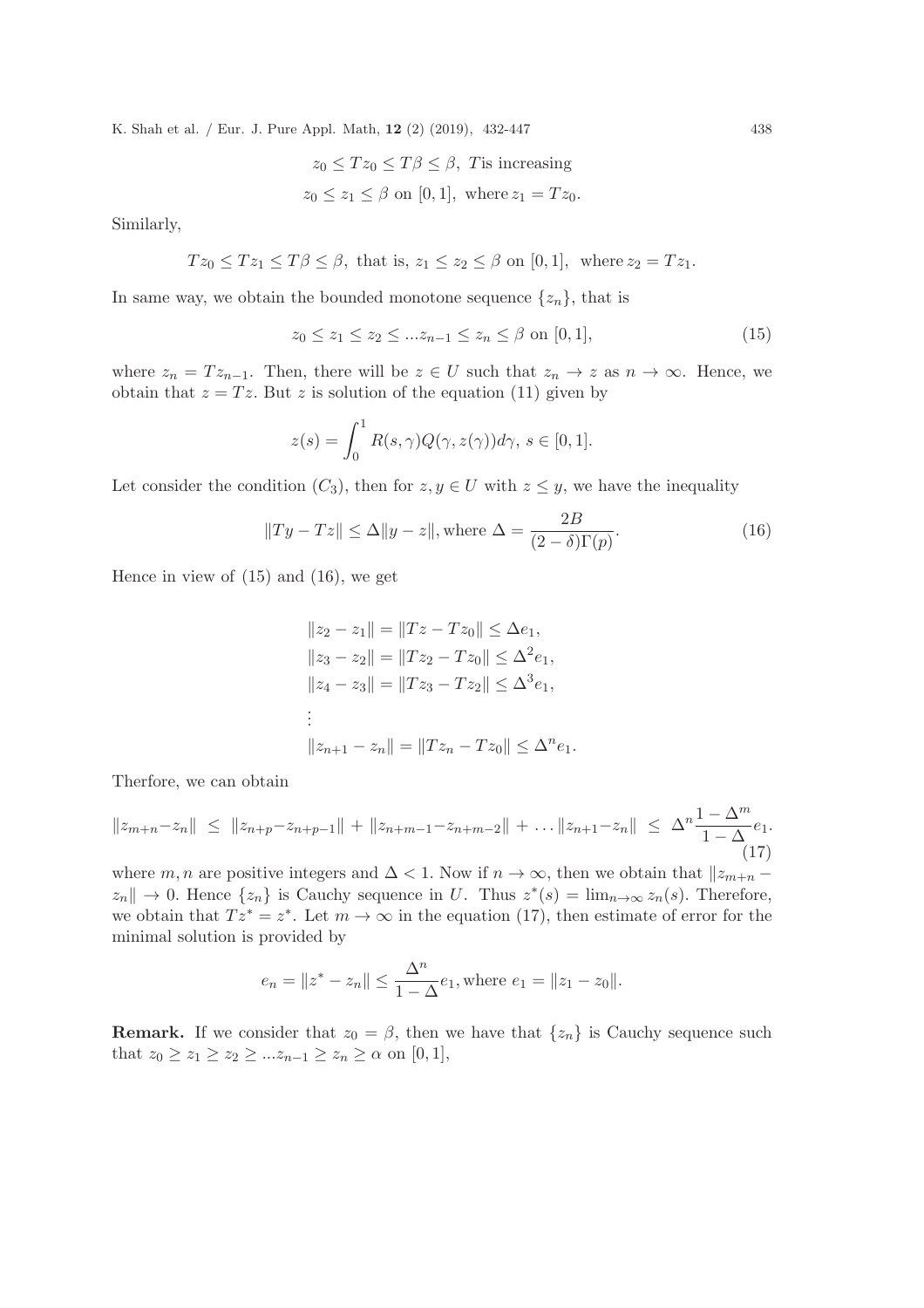which converges to the solution of the equation (11). Hence, we obtain corresponding estimate of error for the maximal solutions which is provided by  $e_n^* = ||z_n^* - \bar{z}^*|| \leq$  $\Delta^n$  $\frac{\Delta^n}{1-\Delta}e_1^*$ , where  $e_1^* = ||z_0^* - z_1^*||$ . In the view of Lemma 7, we can fix the iterative schemes for NFDE  $(1)$  as

$$
z_m(s) = \int_0^1 R(s, \gamma) Q(\gamma, z_{m-1}) d\gamma, \ m \ge 1,
$$
  
\n
$$
z_m^*(s) = \int_0^1 R(s, \gamma) Q(\gamma, z_{m-1}^*) d\gamma, \ m \ge 1,
$$
  
\nfrom which, we obtain  $z^*(s) = \lim_{m \to \infty} z_m(s)$   
\n $\bar{z}^*(s) = \lim_{m \to \infty} z_m^*(s).$ 

**Theorem 1.** Under the assumptions  $(C_1)$ ,  $(C_2)$  and  $(C_3)$  with  $\Delta < 1$ , there exist unique lower and upper solutions to the problem (1).

Proof. Proof is similar as given in [33].

#### 4. Ulam type stability

In this section, we develop sufficient conditions for the Ulam stability analysis of the solutions to the considered BVP of FDEs (1). The required definitions and lemmas can be found in [27–31, 34–36].

**Definition 5.** If, we have  $\mathbf{c}_K \in \mathbb{R}^+$  and for every  $\varepsilon > 0$  such that for any solution  $z \in AC^2[0,1]$  of

$$
|^{C}D^{p}z(s) + Q(s, z(s))| \leq \varepsilon, \ s \in [0, 1], \tag{18}
$$

there exists  $v \in AC^2[0,1]$  is a unique solution of equation (1) such that

$$
|z(s) - v(s)| \le \mathbf{c}_K \varepsilon, \ s \in [0, 1].
$$

Then  $BVP(1)$  is said to be Ulam–Hyers stable.

**Definition 6.** If, we have  $\varphi \in C(\mathbb{R}^+, \mathbb{R}^+), \varphi(0) = 0$  and for every  $\varepsilon > 0$  so that for any solution  $z \in AC^2[0,1]$  of

$$
|^{C}D^{p}z(s) + Q(s, z(s))| \leq \varepsilon, \ s \in [0, 1], \tag{19}
$$

there exists  $v \in AC^2[0,1]$  is a unique solution of the considered problem (1) such that

$$
|z(s) - v(s)| \le \phi(s)\varepsilon, \ s \in [0, 1].
$$

Then BVP of FDEs (1) is said to be generalized Ulam–Hyers stable.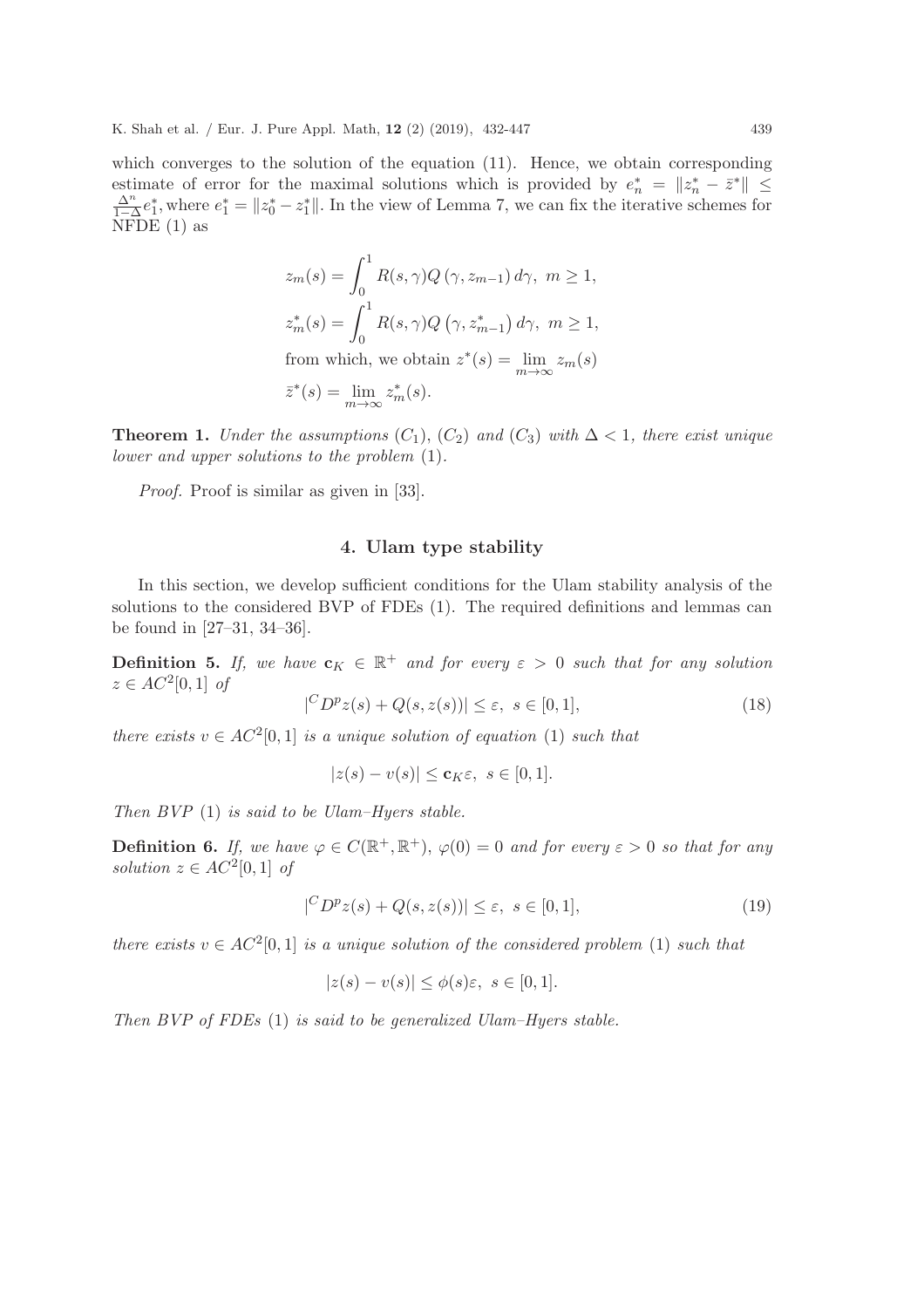**Definition 7.** If, we have  $\phi \in C([0,1], \mathbb{R}^+), \mathbf{c}_K > 0$  and for every  $\varepsilon > 0$  such that for any solution  $z \in AC^2[0,1]$  of inequality

$$
|^{C}D^{p}z(s) + Q(s, z(s))| \le \varepsilon \phi(s), \ s \in [0, 1], \tag{20}
$$

there exists  $v \in AC^2[0,1]$  is a unique solution of considered problem (1) such that

$$
|z(s) - v(s)| \le \mathbf{c}_K \varepsilon \phi(s), \ s \in [0, 1].
$$

Then BVP(1) is said to be the Ulam–Hyers–Rassias stable with respect to  $\phi \in C([0,1], \mathbb{R}^+)$ .

**Definition 8.** If, we have  $\phi \in C([0,1], \mathbb{R})$  and  $\mathbf{c}_{\phi} \in \mathbb{R}^+$  so that for any solution  $z \in \mathbb{R}$  $AC^2[0,1]$  of inequality

$$
|^{C}D^{p}z(s) + Q(s, z(s))| \le \phi(s), \ s \in [0, 1], \tag{21}
$$

there exists  $v \in AC^2[0,1]$  is a unique solution of considered problem (1) so that

$$
|z(s) - v(s)| \le \mathbf{c}_{\phi} \phi(s), \ s \in [0, 1].
$$

Then  $BVP(1)$  is said to be generalized Ulam–Hyers–Rassias stable with respect to  $\phi \in$  $C([0, 1], \mathbb{R}).$ 

**Remark 1.** Let  $z \in AC^2[0,1]$  is the solution of inequality (19) whenever, there exists the function  $\psi \in C([0,1], \mathbb{R})$  (dependent on z), so that

- (i)  ${}^{C}D^{p}z(s) + Q(s, z(s)) = \psi(s), s \in [0, 1];$
- (ii)  $|\psi(s)| \leq \varepsilon$ , for all  $s \in [0,1]$ .

**Theorem 2.** If consider the conditions  $(C_2)$ ,  $(C_3)$  coupled with  $\delta < 1$ , then the Ulam-Hyers stability results for the solutions of  $BVP(1)$  are obtained which further implies that the solutions of BVP (1) are generalized Ulam-Hyers stable.

*Proof.* Let consider the conditions  $(C_2), (C_3)$  coupled with  $\delta < 1$ . Let  $z \in AC^2[0,1]$  be any solution of BVP (1). Then Using the condition (i) of the Remark 1 for  $z \in AC^2[0,1]$ , which is  $\overline{C}$ 

$$
\forall D^p z(s) + Q(s, z(s)) = \psi(s), \text{ for all } s \in [0, 1], 2 < p \le 3.
$$

Thank to Lemma 4 , we obtain

$$
z(s) = \int_0^1 R(s, \gamma) Q(\gamma, z(\gamma)) d\gamma + \int_0^1 R(s, \gamma) \psi(\gamma) d\gamma, \text{ where } \psi \in C([0, 1], \mathbb{R}).
$$

Which yields

$$
|z(s) - \int_0^1 R(s,\gamma)Q(\gamma,z(\gamma))d\gamma| \le \frac{2\varepsilon}{(2-\delta)\Gamma(p)}, \ s \in [0,1].
$$
 (22)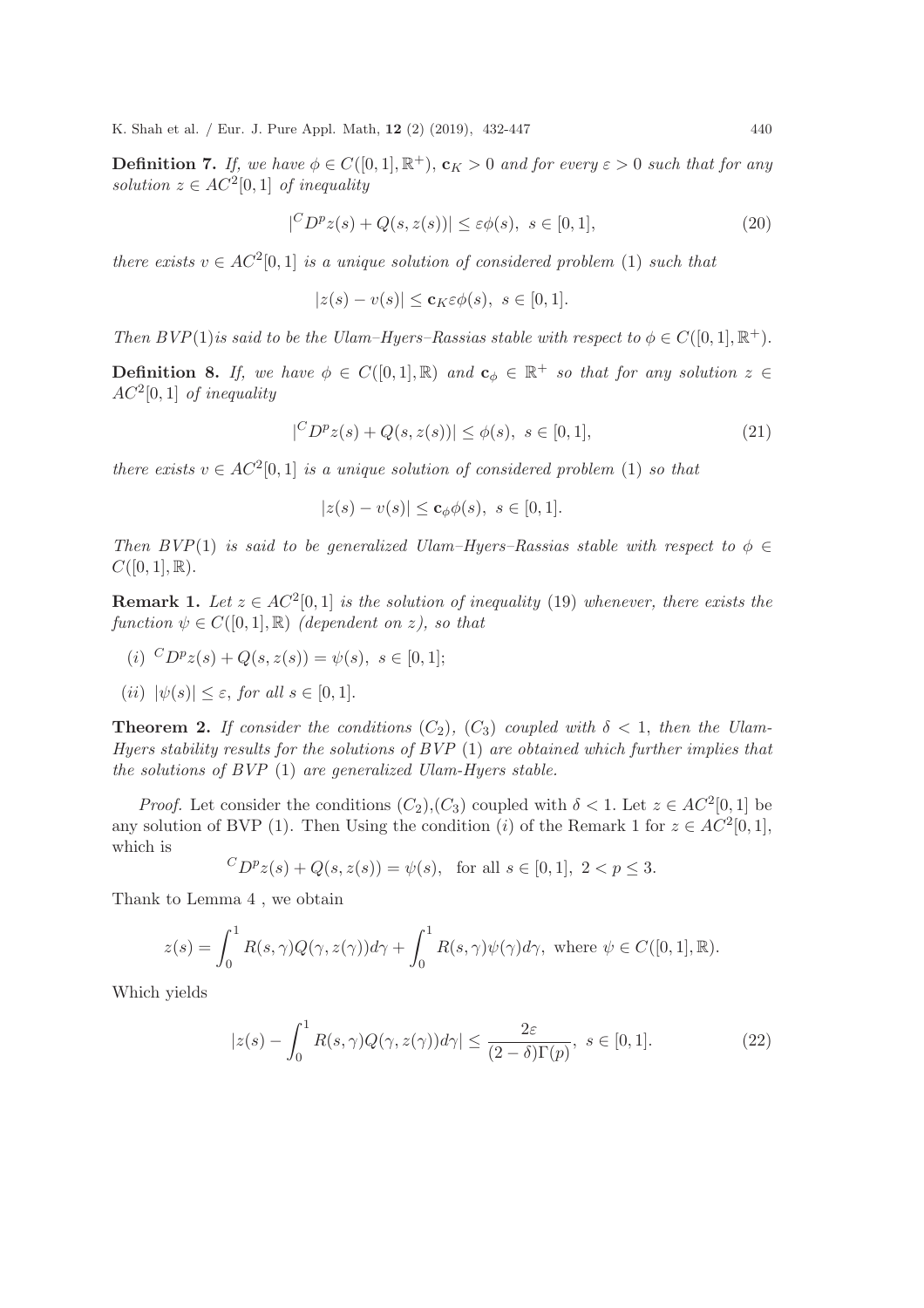Let  $v \in AC^2[0,1]$  be a unique solution of BVP (1). Then

$$
\begin{aligned}\n&|z(s) - v(s)| \\
&= \left| z(s) - \int_0^1 R(s, \gamma) Q(\gamma, v(\gamma)) d\gamma \right| \\
&= \left| z(s) - \int_0^1 R(s, \gamma) Q(\gamma, z(\gamma)) d\gamma + \int_0^1 R(s, \gamma) Q(\gamma, z(\gamma)) d\gamma - \int_0^1 R(s, \gamma) Q(\gamma, v(\gamma)) d\gamma \right| \\
&\leq \left| z(s) - \int_0^1 R(s, \gamma) Q(\gamma, z(\gamma)) d\gamma \right| + \int_0^1 |R(s, \gamma)| Q(\gamma, z(\gamma)) - Q(\gamma, v(\gamma)) |d\gamma.\n\end{aligned}
$$

By using the inequality (22), we obtain that

$$
\|z - v\| \le \frac{2\varepsilon}{(2 - \delta)\Gamma(p)} + \frac{2B}{(2 - \delta)\Gamma(p)} \|z - v\|,
$$
  
hence we have  $\|z - v\| \le \mathbf{c}_K \varepsilon$ , where  $\mathbf{c}_K = \frac{2}{(2 - \delta)\Gamma(p) - 2B} > 0$ .

Hence the solutions of BVP (1) are Ulam-Hyers stable. When, we substitute  $\phi(\varepsilon) = \mathbf{c}_K \varepsilon$ ,  $\phi(0) = 0$ . Then consequently generalized Ulam-Hyers stability for the solutions of BVP (1) are obtained.

**Remark 2.** Let  $z \in AC^2[0,1]$  is the solution of inequality (20) whenever there exists the function  $\psi \in C([0,1], \mathbb{R})$  (dependent on z) so that

- (i)  ${}^{C}D^{p}z(s) + Q(s, z(s)) = \psi(s), s \in [0, 1];$
- (ii)  $|\psi(s)| \leq \varepsilon \phi(s)$ , for all  $s \in [0,1]$ , where  $\phi \in C([0,1], \mathbb{R})$ .

By Using the Remark 2, Let  $z \in AC^2[0,1]$  be any solution of BVP (1) such that

$$
{}^{C}D^{p}z(s) + Q(s, z(s)) = \psi(s), \ s \in [0, 1].
$$
\n(23)

Then, thank to Lemma 4, we have

$$
z(s) = \int_0^1 R(s, \gamma) Q(\gamma, z(\gamma)) d\gamma + \int_0^1 R(s, \gamma) \psi(\gamma) d\gamma, \text{ where } \psi \in C([0, 1], \mathbb{R})
$$

which yields

$$
|z(s) - \int_0^1 R(s,\gamma)Q(\gamma,z(\gamma))d\gamma| \le \frac{2\varepsilon}{(2-\delta)\Gamma(p)}\phi(s), \ s \in [0,1].
$$
 (24)

**Theorem 3.** If consider the conditions  $(C_2)$ ,  $(C_3)$  coupled with  $\delta < 1$ , then the Ulam-Hyers-Rassias stability results for the solutions of BVP (1) are obtained which further implies that the solutions of BVP (1) are generalized Ulam-Hyers-Rassias stable.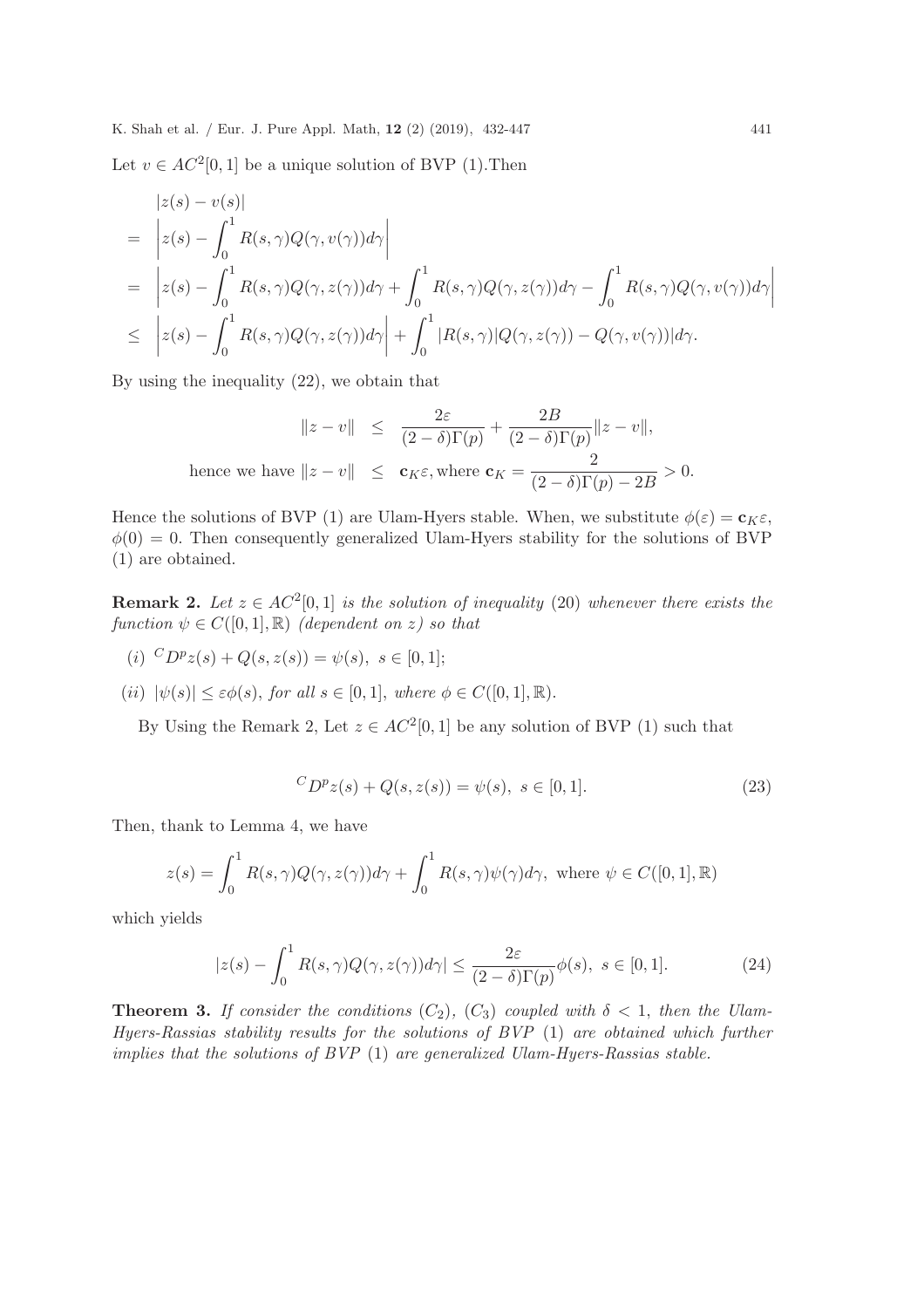*Proof.* Let consider the conditions  $(C_2), (C_3)$  coupled with  $\delta < 1$ . If  $v \in AC^2[0,1]$  is the unique solution of BVP (1) and  $z \in AC^2[0,1]$  be any solution of BVP (1) which is also the solution (24). Then, we have

$$
\begin{split}\n&= \left| \int_{0}^{1} R(s,\gamma)Q(\gamma,v(\gamma))d\gamma - z(s) \right| \\
&= \left| \int_{0}^{1} R(s,\gamma)Q(\gamma,v(\gamma))d\gamma - \int_{0}^{1} R(s,\gamma)Q(\gamma,z(\gamma))d\gamma + \int_{0}^{1} R(s,\gamma)Q(\gamma,z(\gamma))d\gamma - z(s) \right| \\
&\leq \left| \int_{0}^{1} |R(s,\gamma)|Q(\gamma,v(\gamma)) - Q(\gamma,z(\gamma))|d\gamma + \left| z(s) - \int_{0}^{1} R(s,\gamma)Q(\gamma,z(\gamma))d\gamma \right|.\n\end{split}
$$

Which implies that

$$
\|v - z\| \le \frac{2B}{(2 - \delta)\Gamma(p)}\|v - z\| + \frac{2\varepsilon\phi(s)}{(2 - \delta)\Gamma(p)},
$$
\n(25)

from which we get 
$$
||v - z|| \le \varepsilon \mathbf{c}_K \phi(s)
$$
, where  $\mathbf{c}_K = \frac{2}{(2 - \delta)\Gamma(p) - 2B} > 0.$  (26)

Therefore the solutions of BVP (1) are Ulam-Hyers-Rassias stable. When, we substitute  $\varphi(\varepsilon) = \mathbf{c}_K \varepsilon \phi(s), \varphi(0) = 0.$  Then consequently generalized Ulam-Hyers-Rassias stability for the solutions of BVP (1) are obtained.

#### 5. Examples

In the concern section, we provide two examples of concern problem (1). We find iterative solution for the extremal solution of the considered examples. We also provide error estimates for the extremal solutions. Furthermore, stability analysis and error estimates for the solution of examples of the problem (1) is also our concern. In addition, we provide various plots view of every example of problem (1).

Example 1.

$$
\begin{cases} ^{C}D^{\frac{5}{2}}z(s) + Q(s, z(s)) = 0, \ s \in [0, 1], \\ z(0) = z''(s)|_{s=0} = 0, \ z(1) = \frac{1}{2} \int_{0}^{1} z(s)ds. \end{cases}
$$
(27)

Where  $Q(s, z(s)) = \sqrt{z(s)} + \sin^2[t \exp(z(s))] + \log[1 + z(s)]$ . Let say  $n = 4$  is large enough.Then, approximate minimal and maximal solutions are given by

$$
z(s) = z_4(s) = \int_0^1 R(s, \gamma) Q(\gamma, z_3(\gamma)) d\gamma,
$$
  

$$
z^*(s) = z_4^*(s) = \int_0^1 R(s, \gamma) Q(\gamma, z_3^*(\gamma)) d\gamma.
$$
 (28)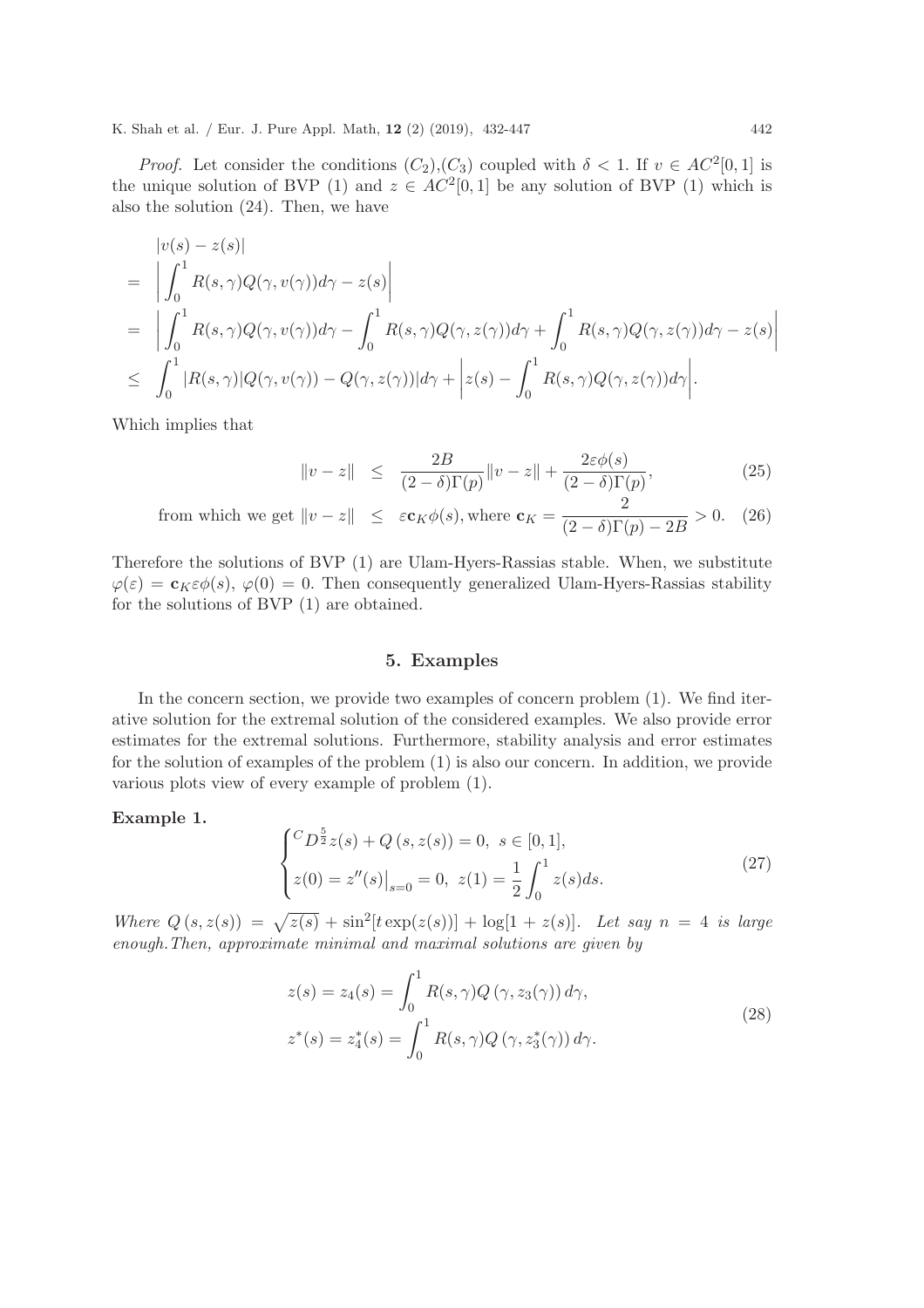Let B = 0.00001 and the lower and upper solutions of BVP (1) are  $z_0 = -0.2$ , and  $z_0^* =$ 0.2 respectively. Then we have  $\Delta = \frac{2B}{(2-\delta)\Gamma(p)} = 0.000010030 < 1$ . Therefore, the error estimates are:

$$
e_3 = \|z(s) - z_3(s)\| \le \frac{\Delta^3}{1 - \Delta} \times e_1 \le 1.00904832686 \times 10^{-15} \max_{s \in [0,1]} |z_1(s) + 0.2| \simeq 2.22668549047 \times 10^{-16},
$$
  

$$
e_3^* = \|z(s) - z_3^*(s)\| \le \frac{\Delta^3}{1 - \Delta} \times e_1^* \le 1.00904832686 \times 10^{-15} \max_{s \in [0,1]} |0.2 - z_1^*(s)| \simeq 2.01809665372 \times 10^{-16}.
$$

The maximal and minimal solutions of the Example (1) are plotted in the Figure 1.

Clearly, the condition  $\Delta$  < 1 is sufficient for various kinds of Ulam stabilities for the extremal solution of the Example (1). The stability of extremal solutions is also obvious from plots in the given Figure 1.



Figure 1 A line graph of the extremal solutions of the Example 1.

#### Example 2.

$$
\begin{cases} ^{C}D^{\frac{11}{4}}z(s) + Q(s, z(s)) = 0, \ s \in [0, 1], \\ z(0) = z''(s)|_{s=0} = 0, \ z(1) = \frac{1}{10} \int_{0}^{1} z(s)ds. \end{cases}
$$
(29)

Where  $Q(s, z(s)) = t\sqrt{z(s)} + exp(z(s))$ . Let say  $n = 4$  is large enough. Then, approximate minimal and maximal solutions are given by

$$
z(s) = z_4(s) = \int_0^1 R(s, \gamma) Q(\gamma, z_3(\gamma)) d\gamma,
$$
  
\n
$$
z^*(s) = z_4^*(s) = \int_0^1 R(s, \gamma) Q(\gamma, z_3^*(\gamma)) d\gamma.
$$
\n(30)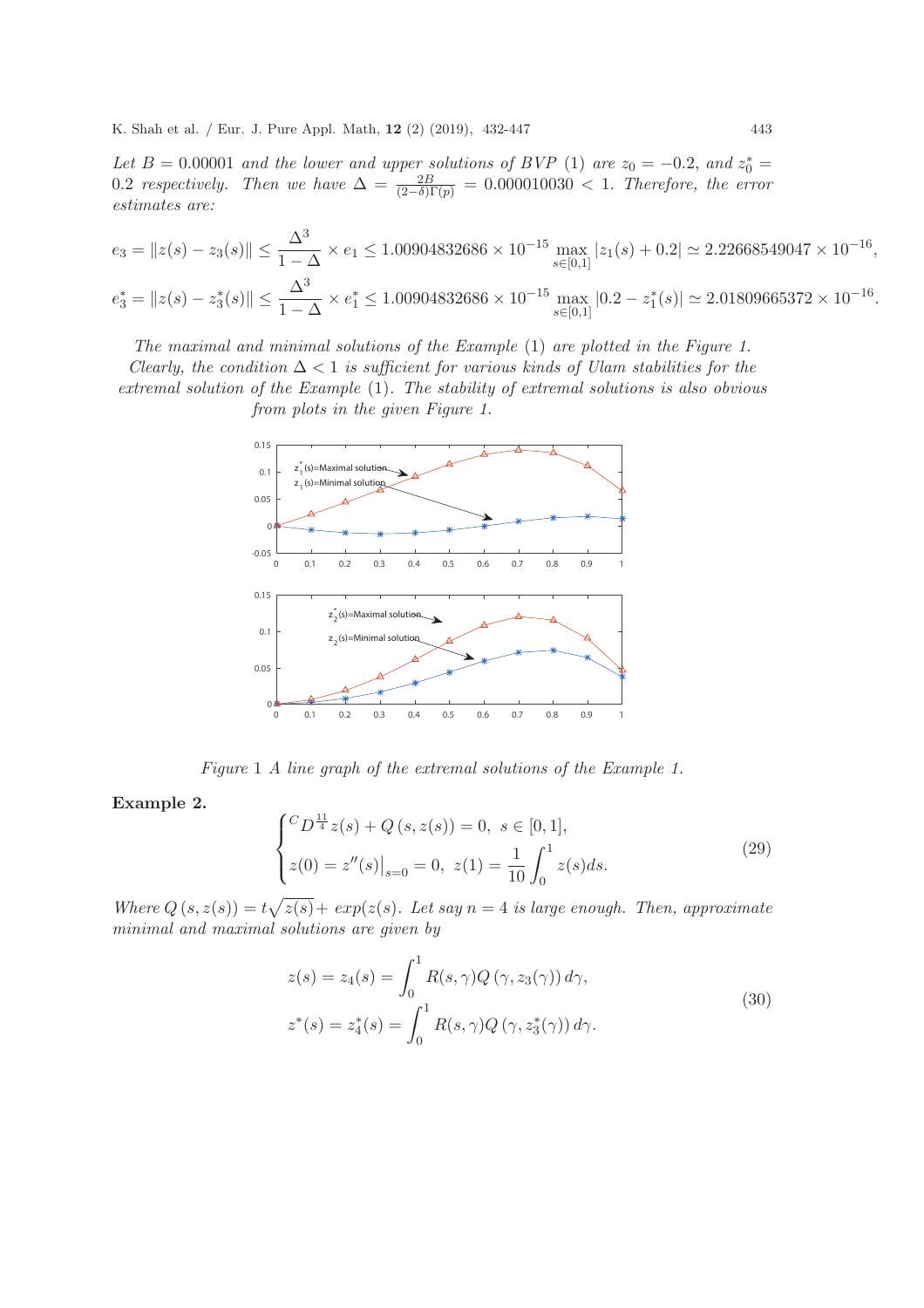Let B = 0.00001 and the lower and upper solutions of BVP (2) are  $z_0 = -0.5$ , and  $z_0^* = 0.5$ respectively. Then, we have  $\Delta = \frac{2B}{(2-\delta)\Gamma(p)} = 6.5448e^{-0.6} < 1$ . Therefore, the corresponding estimates of error are:

$$
e_3 = \|z(s) - z_3(s)\| \le \frac{\Delta^3}{1 - \Delta} \times e_1 \le 2.8034 \times 10^{-16} \max_{s \in [0,1]} |z_1(s) + 0.5| \simeq 1.5469 \times 10^{-16},
$$
  

$$
e_3^* = \|z(s) - z_3^*(s)\| \le \frac{\Delta^3}{1 - \Delta} \times e_1^* \le 2.8034 \times 10^{-16} \max_{s \in [0,1]} |0.5 - z_1^*(s)| \simeq 1.4017 \times 10^{-16}.
$$

The maximal and minimal solutions of the Example (2) are plotted in the Figure 2. Clearly, the condition  $\Delta < 1$  is sufficient for various kinds of Ulam stabilities for the extremal solution of the Example (2). The stability of extremal solutions is also obvious from plots in the given Figure 2.



Figure. 2 A line graph of the extremal solutions of the Example 2.

## 6. Conclusion

We have successfully investigated sufficient conditions for maximal and minimal solutions using monotone iterative schemes together with upper and lower solutions method. We also provided maximum error estimates for the solutions. The obtained results were verified by plotting the graph of the illustrative problem.

#### Acknowledgements

The authors would like to thank the reviewers of this paper for their valuable comments on the earlier version of the paper. They would also like to acknowledge Prof. Dr. Salim ur Rehman, V.C. Sarhad University of Science and I. T, for providing excellent research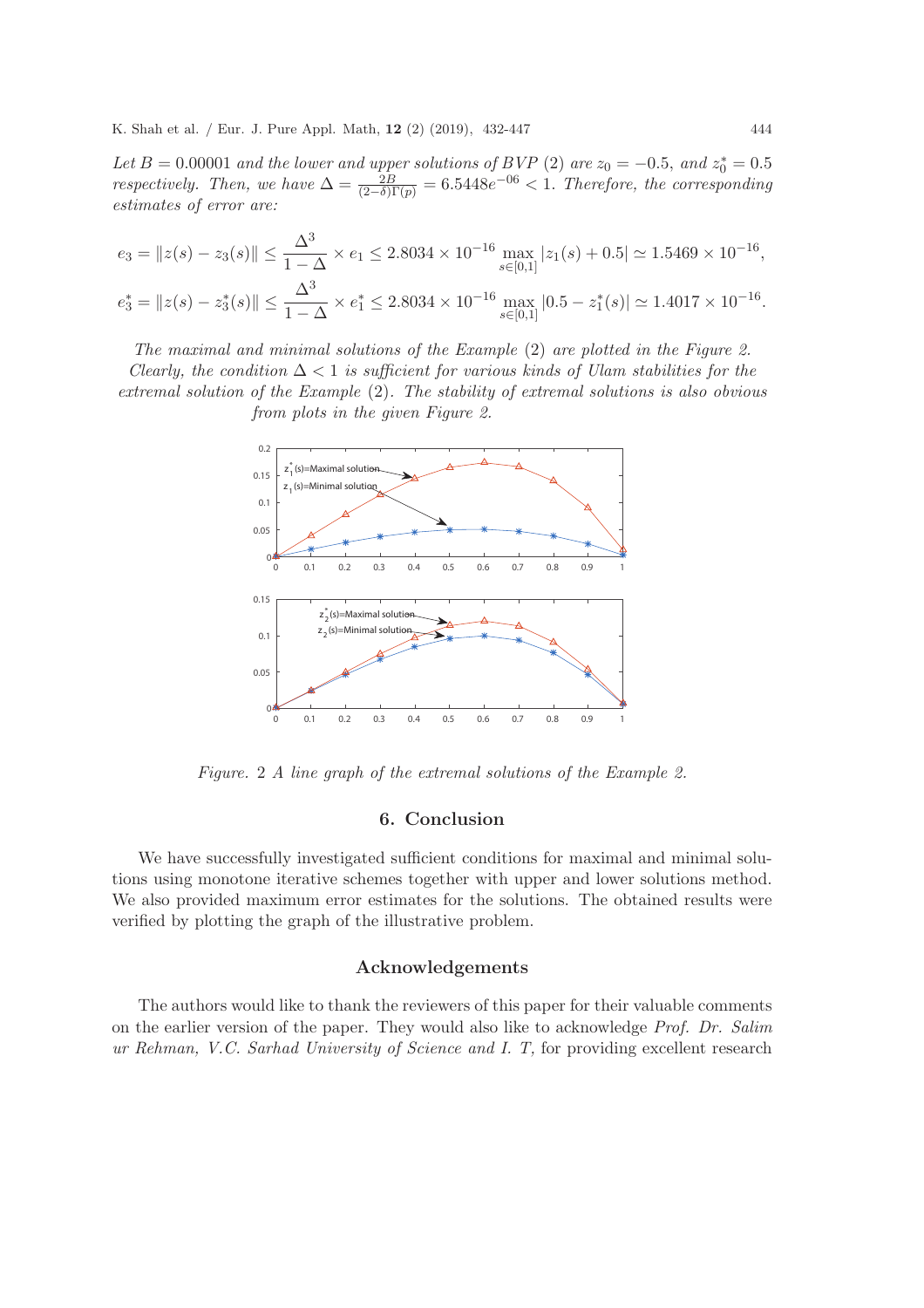#### REFERENCES 445

and academic environment.

Funding Source: We remark that this work has been supported by the HEC of Pakistan, Grant No: 10039/KPK/ NRPU/R&D/HEC/ 2017 and HED of KPK, Government of Pakistan at Grant No: HEREF-46

Authors contributions: All authors jointly worked on the results and they read and approved the final manuscript.

Conflict of interest: It is declared that no conflict of interest exist regarding this paper.

## References

- [1] A. A. Kilbas, O.I. Marichev and S. G. Samko. Fractional Integrals and Derivatives (Theory and Applications). Gordon and Breach, Switzerland, 1993.
- [2] K. S. Miller and B. Ross. An Introduction to the Fractional Calculus and Fractional Differential Equations. Wiley, New York, 1993.
- [3] I. Podlubny. Fractional Differential Equations, Mathematics in Science and Engineering. Academic Press, New York, 1999.
- [4] R. Hilfer. Applications of Fractional Calculus in Physics. World Scientific, Singapore, 2000.
- [5] A. A. Kilbas, H. M. Srivastava and J.J. Trujillo. Theory and Applications of Fractional Differential Equations. Elsevier, Amsterdam, 2006.
- [6] M. Benchohra, J. R. Graef, and S. Hamani. Existence results for boundary value problems with nonlinear fractional differential equations. Applied Analysis, 87:851– 863, 2008.
- [7] R. P. Agarwal, M. Belmekki and M. Benchohra. A survey on semilinear differential equations and inclusions involving Riemann-Liouville fractional derivative. Advances in. Difference Equations, 2009:14 pages, 2009.
- [8] R. P. Agarwal, M. Benchohra and S. Hamani. A survey on existence results for boundary value problems of nonlinear fractional differential equations and inclusions. Acta Applicandae Mathematicae, 109:973–1033, 2012.
- [9] W.Yang. Positive solution to nonzero boundary values problem for a coupled systemof nonlinear fractional differential equations. Computer and Mathematics with Applications, 63:288–297, 2012.
- [10] K.Shah and R.A. Khan. Iterative solutions to a coupled system of nonlinear fractional differential equations.Journal of Fractional Calcculus and Applications, 7(2):40–50, 2016.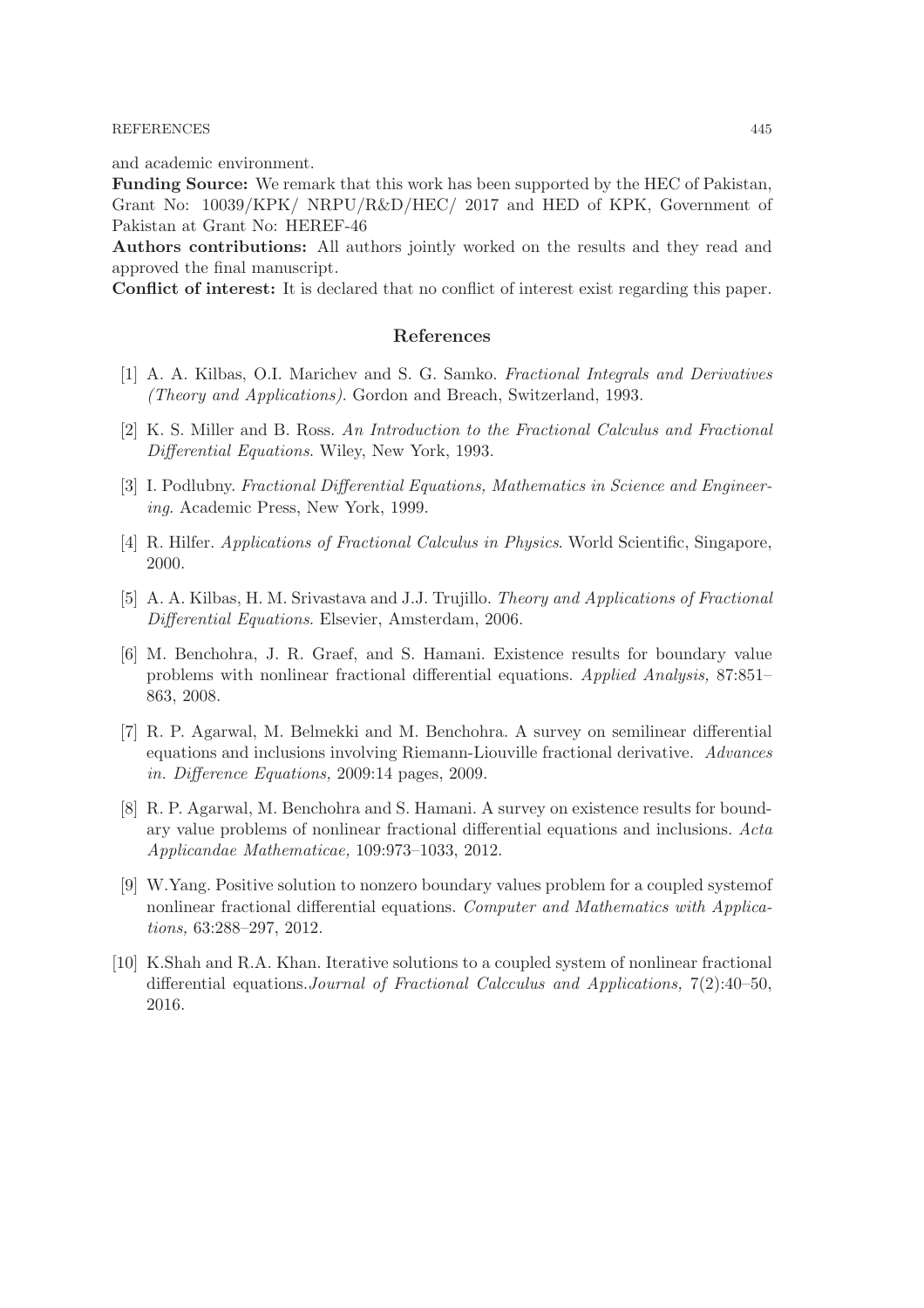- [11] K. Shah, H. Khalil and R. A. Khan. Upper and lower solutions to a coupled system of nonlinear fractional differential equations. Progress in Fractional Differntial Equations Applications, 1(1):1–10, 2016.
- [12] B. Ahmad and J. J. Nieto. Existence results for a coupled system of nonlinear fractional differential equations with three-point boundary conditions.Computer and Mathematics with Applications, 58:1838–1843, 2009.
- [13] G.S. Ladde, V.Lakshmikantham and A.S. Vatsala. Monotone iterative technique for nonlinear differential equations. Pitman Publishing Inc., Boston, 1985.
- [14] S. Zhang. Monotone iterative method for initial value problem involving Riemann-Liouville fractional derivatives. Nonlinear Analysis: Theory Methods and Applications, 71(5):2087–2093, 2009.
- [15] F.A. Mcrae. Monotone iterative technique and existence results for fractional differential equations. Nonlinear Analysis: Theory Methods and Applications, 71(12):6093– 6096, 2009.
- [16] M. Al-Refai, M. Ali Hajji. Monotone iterative sequences for nonlinear boundary value problems of fractional order. Nonlinear Analysis: Theory Methods and Applications, 74(11):3531–3539, 2011.
- [17] G. Wang, R.P. Agarwal, A. Cabada. Existence results and the monotone iterative technique for systems of nonlinear fractional differential equations. Applied Mathematical Letter, 25(6):1019-1024, 2012.
- [18] E. Zeidler. Nonlinear Functional Analysis and its Applications, part II/B: Nonlinear Monotone Operators. Springer Verlag, New York, 1989.
- [19] N.Xu,W.Liu. Iterative solutions for a coupled system of fractional differential-integral equations with two- point boundary conditions.Applied Mathematics and Computation, 244:903–911, 2014.
- [20] X. Liu, M. Jia. Multiple solutions for fractional differential equations with nonlinear boundary conditions. Computer and Mathematics with Applications, 59:2880–2886, 2010.
- [21] Z. He, X. He. Monotone iterative technique for impulsive integro-differential equations with periodic boundary conditions.Computer and Mathematics with Applications, 48:73–84, 2004.
- [22] C. De Coster, P. Habets. Two-point Boundary Value Problems: Lower and Upper Solutions. Elsevier, Amsterdam, 2006.
- [23] F. Li, M. Jia, X. Liu, C. Li, G. Li. Existence and uniqueness of solutions of secendorder three-point boundary value problems with upper and lower solutions in the